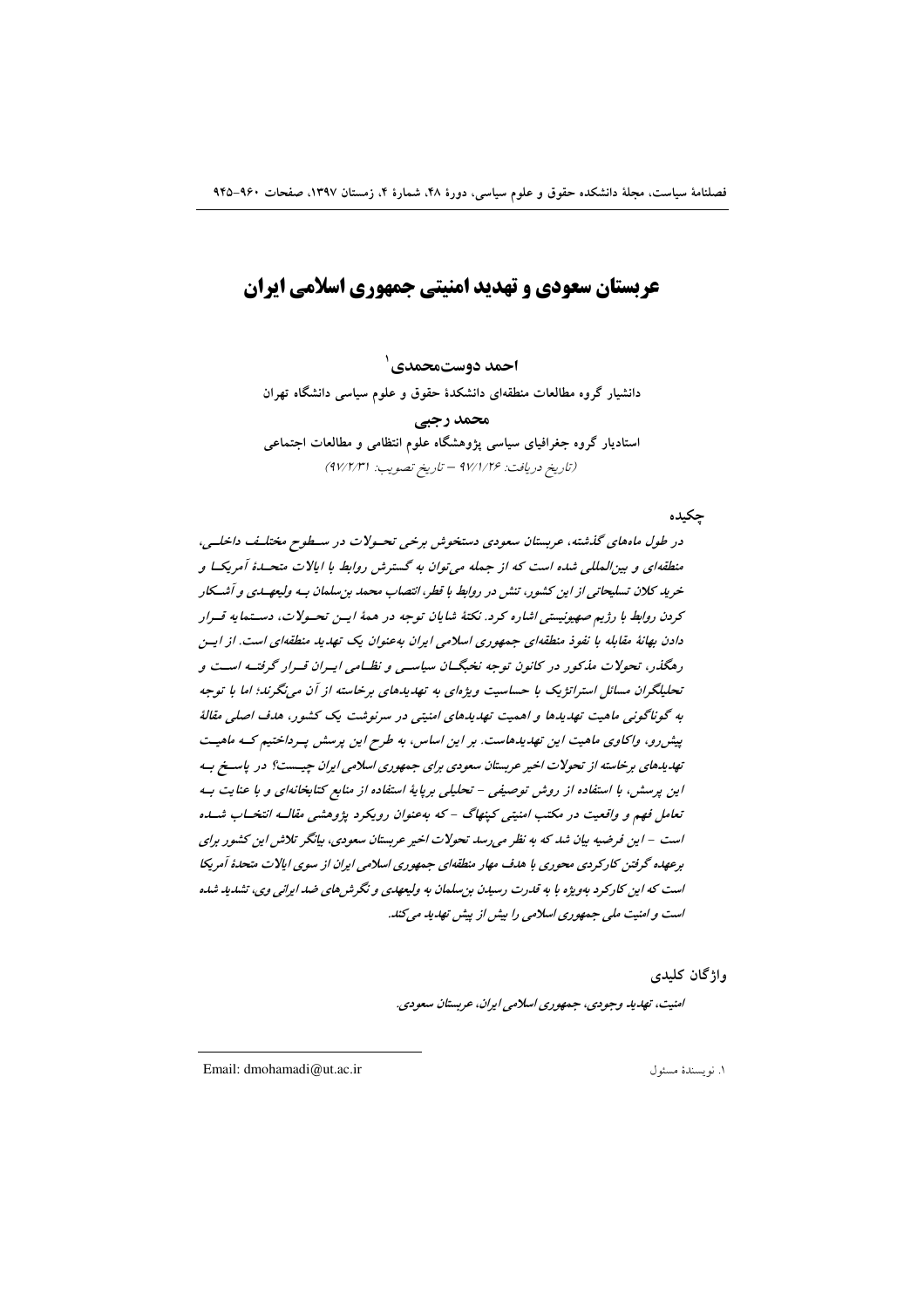#### مقدمه

عربستان سعودی بهدلیل پیوندهای آشکار و پنهان با ایالات متحده، از بازیگران مهم در منطقهٔ حساس و ژئواستراتژیک غرب آسیا است. از سال ۱۹۳۲ خاندان آل سعود بر این کشور حکمرانی میکنند؛ ملک عبدالعزیز نخستین پادشاه سعودی بود که تا سال ۱۹۵۳ قدرت را در اختیار داشت. وی تکلیف انتقال قدرت را در این کشور مشخص کرده است؛ بر این اساس، برخلاف نظامهای سلطنتی دیگر که قدرت از پدر به پسر انتقال مییابد، در خاندان سعودی قدرت به برادران پادشاه منتقل می شود. البته این شکل از انتقال قدرت، بهتازگی با انتصاب محمد بن سلمان به ولیعهدی با چالش مواجه شد. بدین معنا، یادشاه عربستان در آغاز فرزند خویش را بهعنوان وزیر دفاع وارد کابینه کرد؛ آنگاه وی را بهعنوان جانشین ولیعهد منصوب و پس از آن، او را بهعنوان ولیعهد معرفی کرد. بسیاری از گمانهزنیها حکایت از آن دارد که بهزودی پادشاه سعودی، گام نهایی را برخواهد داشت و از قدرت به نفع فرزندش کناره خواهد گرفت که این را می توان تحولی شگرف در نحوهٔ انتقال قدرت در این کشور لحاظ کرد.

علاوه بر این تحول داخلی، این کشور در سطوح منطقهای و بینالمللی نیز دستخوش تحولاتی شده است که در عرصهٔ منطقهای، تنش روابط با قطر و آشکار کردن روابط با رژیم صهیونیستی، و در عرصهٔ بینالمللی نیز گسترش روابط با ایالات متحدهٔ آمریکا و خرید تسليحاتي از اين كشور در زمرهٔ اين تحولات قرار مي گيرد.

نگاهی تحلیلی بر تحولات یادشده گوپای آن است که مقابله با نفوذ منطقهای جمهوری اسلامی ایران در ابعاد مختلف، اهمیت ویژهای در آنها دارد و از این رهگذر، این تحولات میتواند تهدیدهایی را متوجه نظام جمهوری اسلامی کند. بنابراین، با توجه به آنکه تهدیدها خود به گونههای مختلفی تقسیم می شوند که از میان آنها، تهدیدهای امنیتی بهدلیل تهدید منافع حیاتی یک کشور از اهمیت بسزایی برخوردار است، پرسش اصلی مقالهٔ پیش رو این است که ماهیت تهدیدهای برخاسته از تحولات اخیر عربستان سعودی برای جمهوری اسلامی ایران چیست؟ برای پاسخ به این پرسش، با توجه به تعامل فهم و واقعیت در مکتب کینهاگ برای قرار گرفتن یک موضوع در چارچوب تهدیدهای امنیتی، دو پرسش فرعی در نظر گرفته شده است: نخست آنکه مهمترین تحولات اخیر عربستان سعودی کداماند و ج! ایران از چه جایگاهی در این تحولات برخوردار است؟؛ و دیگر آنکه، بازتاب این تحولات بر نگرش نخبگان ایران چگونه است؟. برای یافتن پاسخ نیز از روش توصیفی– تحلیلی بهره گرفته شد. بدین ترتیب، موضوع تحقیق از نظر روش –از آغاز تا انتها–متکی بر یافتههای تحقیق کتابخانهای است. بدین منظور، نویسندگان از ابزار فیش برداری با هدف بهرهگیری از همهٔ منابع شناسایی شدهٔ فارسی و انگلیسی استفاده کردهاند. البته شایان ذکر است که براساس جستوجوهای نویسندگان، اثری فارسی یافت نشد که به بررسی تحولات اخیر عربستان پرداخته و از این رهگذر، امنیتی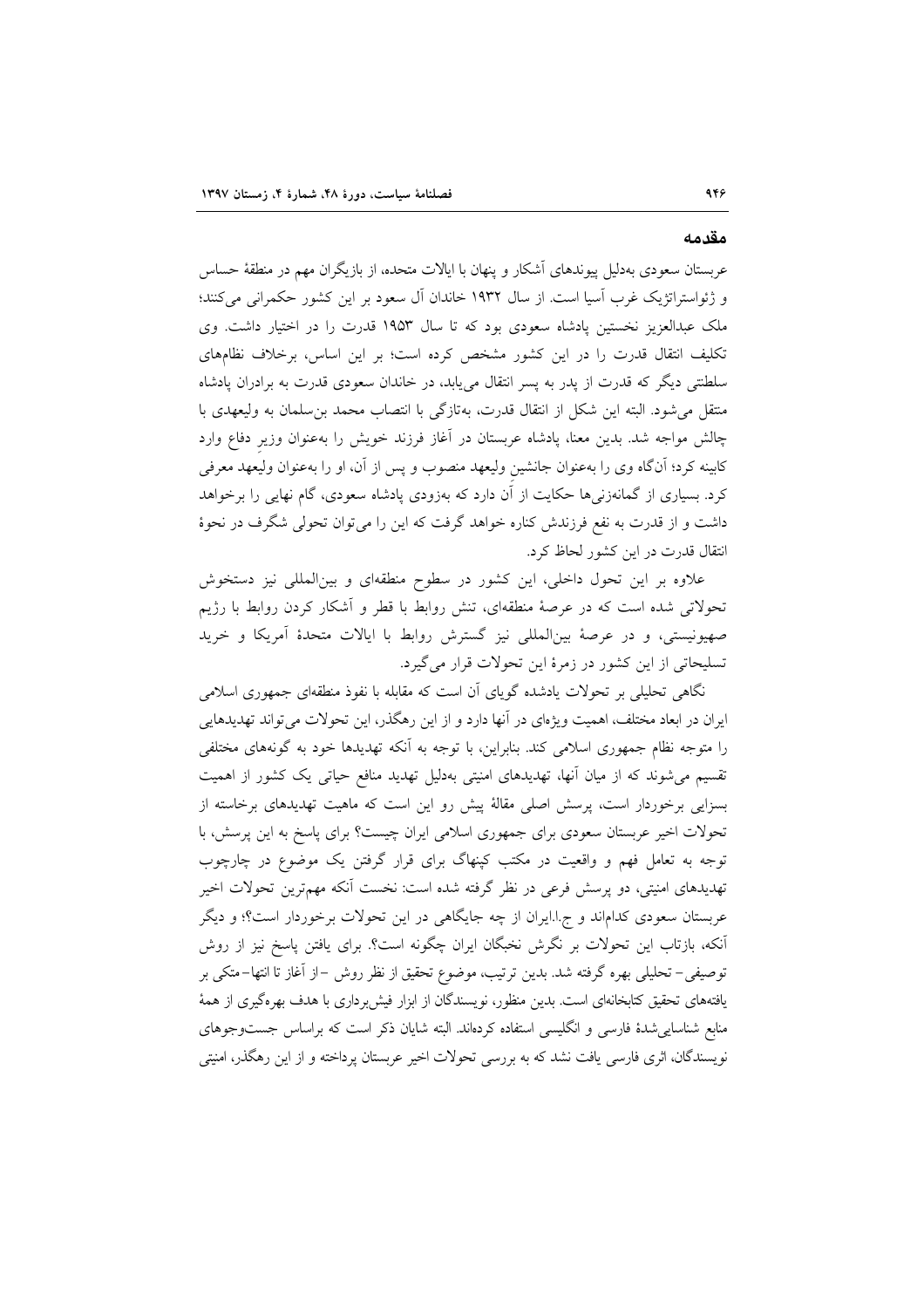بودن یا نبودن این تهدیدها را در قبال ج!. ایران واکاوی کرده باشد؛ در میان آثار غیرفارسی (انگلیسی) نیز اگرچه مقالاتی به این تحولات توجه کردهاند –که در این اثر، از آنها استفاده شده است–هیچیک ماهیت تهدیدهای برآمده از آن برای ج!. ایران را مدنظر قرار نداده بود. از این٫و، رویکرد نویسندگان مقاله در بیان مطالب، رو یکردی استنباطی و اجتهادی بوده است.

### رويكرد نظرى يژوهش؛ مكتب امنيتي كينهاگ

امنیت از جمله مفاهیم پیچیده و سیالی است که با وجود قدمت تاریخی، هنوز معنای آن در هالهای از ابهام قرار دارد و هیچ اجماع نظری بر سر تعریف آن حاصل نشده است؛ چراکه تاریخ، جامعهای را سراغ ندارد که دیرزمانی فارغ از دغدغهها و معضلات امنیتی روزگار سپری کرده باشد (تاجیک، ۱۳۷۷: ۱۷۱). بر این اساس، همواره مکاتب و رهیافتهای گوناگونی بررسی های امنیتی را وجههٔ همت خویش قرار دادهاند.

از جملهٔ این مکاتب، مکتب کینهاگ است که نگرشی مبسوط و رهیافتی جامع و برساختگرا در زمینهٔ امنیت دارد و نقش سیاسی تجزیهوتحلیل امنیتی را از رهگذر پذیرش چشم|نداز امنیتی کردن بیان میکند (ابراهیمی، ۱۳۷۹: ۱۳۱). یکی از نظریهپردازان برجستهٔ این مکتب که دیدگاههای وی مبنای مقالهٔ پیش رو قرار گرفته است، باری بوزان است. وی مهمترین محورهای مکتب کینهاگ را بر سه اصل استوار میداند که عبارتاند از: ۱. سطح تحلیل آن که جهانی نیست و بیشتر به تحلیل منطقهای گرایش دارد؛ ۲. بخشها و ابعاد امنیت که متعدد است و صرفاً نظامی گری را شامل نمی شود؛ ۳. باور به نفی امنیتی کردن موضوعات.

وی در زمینهٔ اصل نخست، با اشاره به سه سطح جهانی، منطقهای و داخلی امنیت، علت توجه بیشتر به امنیت منطقهای را مقتضیات امنیتی|ی ویژه هر منطقه میداند که طبعاً ضمن نفی یکسانانگاری نظری و عملی، تحلیلهای امنیتی متفاوتی را شکل میدهد. سپس در زمینهٔ اصل دوم یادآور می شود که امنیت منحصر در امنیت نظامی نیست و امنیت دارای ابعاد گوناگونی از جمله ابعاد سیاسی، اجتماعی، اقتصادی، نظامی، و زیستمحیطی است. آنگاه، وی به اصل سوم میپردازد و ضمن انتقاد به امنیتی دیدن همهٔ تهدیدها، از لزوم وضع معیارهایی بهمنظور تمییز تهدید امنیت ملی از غیر آن سخن میگوید (بوزان، پاییز ۱۳۷۹: ۱۳-۱۰). به عقیدهٔ بوزان، اینکه چه موقعی یک تهدید به موضوع امنیت ملی تبدیل میشود، به نوع تهدید، چگونگی نگرش به آن و نیز میزان جدی بودن آن بستگی دارد. عوامل مؤثر در جدی بودن تهدید هم عبارت است از: مشخص بودن هويت آن، قريبالوقوع بودن يا نزديكي آن از لحاظ فاصله، شدت احتمال وقوع آن، شدت عواقب احتمالي آن و اينكه آيا اوضاع و شرايط تاريخي سبب تقويت آن تهديد می شوند یا خیر (بوزان. ۱۳۸۹: ۱۵۹٪ به بیان دیگر، زمانی موضوع، جنبهٔ امنیتی می یابد که همچون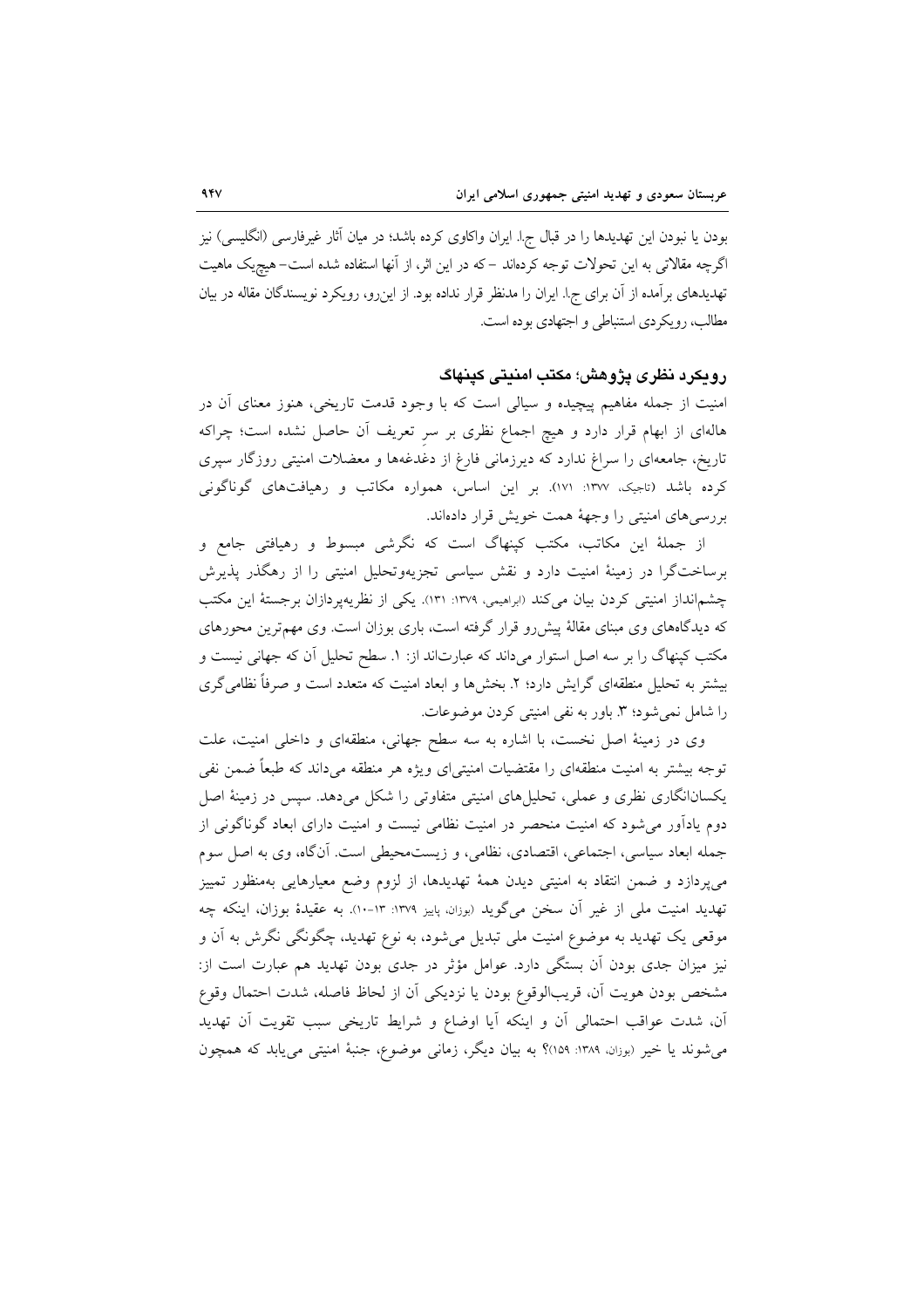تهدیدی اساسی برای یک موجود (که بهطور سنتی –ولی نه الزاماً – دولت متشکل از حکومت، سرزمین و جامعه است) جلوه کند. در این چارچوب است که اصلاح تهدید وجودی اهمیت می یابد که به اعتقاد وی معنای آن را می توان در ارتباط با سرشت خاص موجودیتی که مدنظر است، فهمید؛ بهعنوان مثال، در بخش اقتصادی، اگرچه مشخص کردن موجودیتهای مورد تهدید و تهدیدهای وجودی دشوار است، می توان تهدید بقای اقتصاد ملی (ورشکستگی ملی یا ناتوانی در تأمین نیازهای اساسی مردم) در صورتی که بقای مردم کشور در معرض خطر باشد را مورد اشاره قرار داد (بوزان، ویور و ویلد، ۱۳۸۶: ۴۷-۴۶). بر این اساس می توان مراد بوزان از امنیت را برابر با رهایی از تهدید تعریف کرد و امنیت را در نبود مسئلهٔ دیگری بهنام تهدید درک کرد (حانی،  $(150.157)$ 

بوزان امنیت را مفهومی برساختهٔ جامعه میداند؛ بنابراین وقتی از آن سخن می گوییم، در حقیقت از فهمی سخن گفتهایم که هر جامعهای فهم خاص خود را داشته که به تفاوت گسترهٔ تهدیدها و برنامهٔ امنیتی آن با دیگر بازیگران منجر میشود. ولی آن را تمام مسئله نمیداند و از امکان بروز تعارض میان فهم و واقعیت بیرونی سخن به میان می[ورد و نتیجه میگیرد که آنچه مدنظر مکتب کینهاگ است، تعامل بین فهم و واقعیت است (بوزان، ۱۳۷۹: ۱۳ و ۱۴).

در یایان این قسمت ذکر این نکته ضروری می نماید که به نظر بوزان تنها نکتهای که ما می گوییم این است که به هنگام برآورد، به پدیدهها منتقدانه نگاه کنید؛ بسنجید که تا چه اندازهای مطابق با واقعیتاند، اسیر گمانهای ذهنی خودتان نشوید؛ بیاموزیم که: به همان اندازه که بی توجهی به یک تهدید واقعی می تواند امنیت ما را به خطر بیندازد، امنیتی تلقی کردن پدیدهای که در واقع تهدید امنیتی نیست، هم می تواند خطرساز باشد (بوزان. ۱۳۷۹: ۱۵).

تحو لات اخير عربستان سعودي و حايگاه جمهوري اسلامي ايران در آنها در این مجال، با مرور تحولات اخیر عربستان سعودی با تمرکز بر چهار رخداد گسترش روابط با ایالات متحدهٔ اَمریکا و خرید تسلیحاتی از این کشور، تنش در روابط با قطر، ولیعهدی محمد بن سلمان و آشکار کردن روابط با رژیم صهیونیستی، به این پرسش فرعی مقاله پاسخ می گوییم که مراد و منظور از تحولات اخیر عربستان سعودی چیست و جمهوری اسلامی ایران از چه جایگاهی در این تحولات برخوردار است؟

کسترش روابط با ایالات متحدهٔ آمریکا و خرید تسلیحاتی از این کشور عربستان سعودی بهعنوان کشوری که دارای ذخایر عظیم نفتی است، همواره در سیاست خارجی آمریکا از اهمیت ویژهای برخوردار بوده است. پس از حملات یازدهم سپتامبر ۲۰۰۱،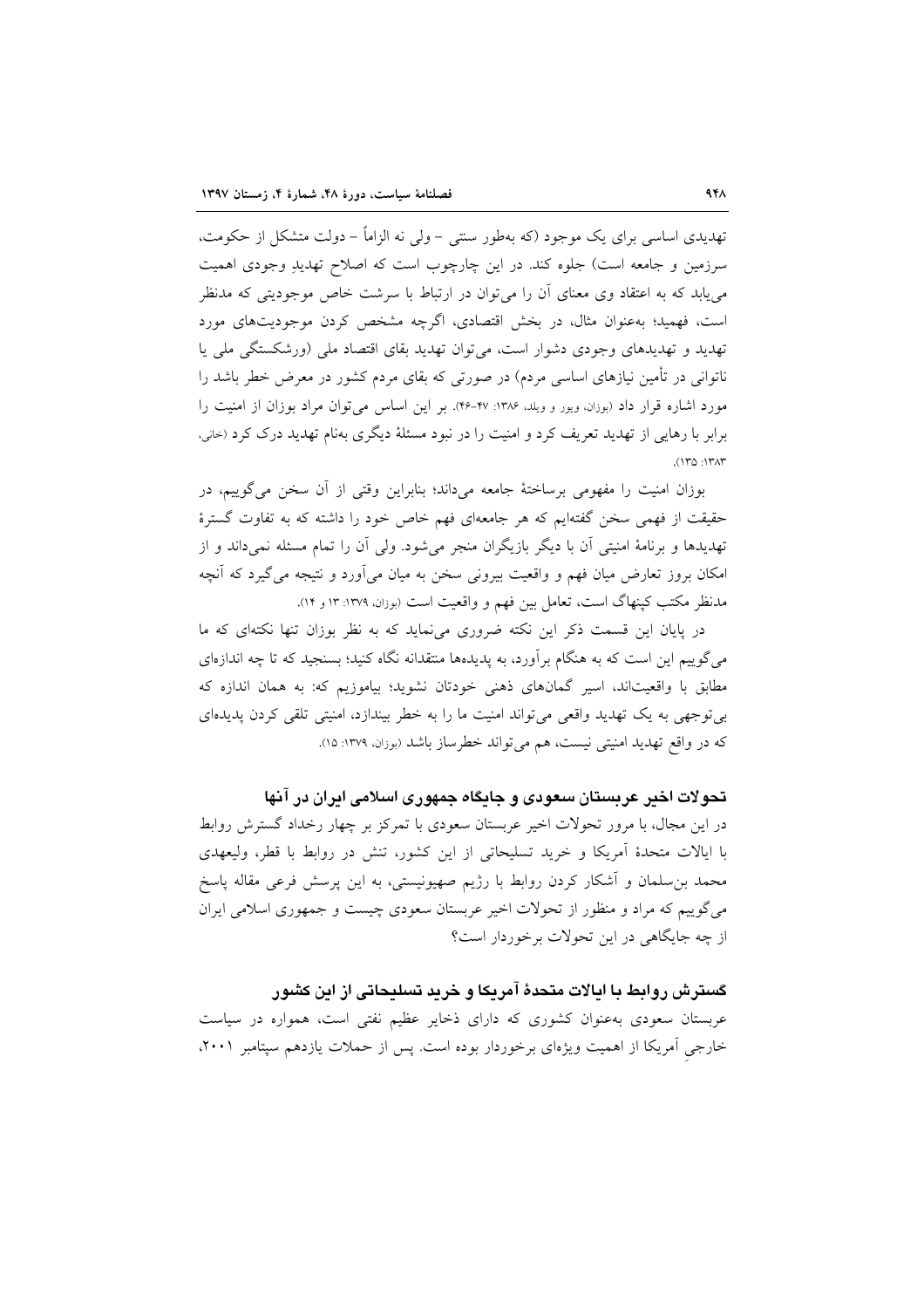با اینکه ۱۵ نفر از عاملان این عملیات تبعهٔ عربستان سعودی بودند، همکاری بین این دو کشور در زمینهٔ اطلاعاتی و نظامی گسترش یافت. این همکاری در سالیان متمادی به حدی رسید که اوباما، از عربستان سعودی به عنوان متحدی استراتژیک نام برد، ولی در دورهٔ وی، با درخواستهای این کشور برای خرید بعضی از سلاحها مخالفت شد. اما پس از به قدرت رسیدن دونالد ترامپ، همکاری نظامی و اطلاعاتی دو کشور وارد مرحلهٔ جدیدی شد Blanchard, 2017: 1-22). بدین ترتیب، ترامپ که در اولین سفر خود پس از دستیابی به قدرت، عربستان سعودی را برای بازدید انتخاب کرده بود، با فروش تسلیحات نظامی به این کشور موافقت کر د (Khan, 2017: 2-4).

رئیس جمهور اَمریکا که کشورش در سالیان گذشته تا حدود زیادی نقش رهبری خود را در غربآسیا از دست داده بود، در این سفر تلاش بسیاری داشت تا با اِعمال سیاستهای جدید (بهصورت غیرمستقیم و با حمایت از کشورهای شریک خود در منطقه)، دوباره این نقش را به آمریکا بازگرداند. در این سفر، ترامپ در پی سه هدف کلی بود: نخست، ایجاد موازنهٔ نظامی در غرب آسیا؛ دوم، سرعت بخشیدن به تشکیل کامل ناتوی عربی برای مقابله با جمهوری اسلامی ایران؛ سوم، کمک به روند عادیسازی روابط کشورهای عربی با رژیم صهیونیستی (Feierstein, 2017: 1-5). شایان ذکر است که عادی سازی روابط با رژیم صهیونیستی در سالیان مختلف از اهمیت ویژهای برای اَمریکا برخوردار بوده است، ولی شرایط فعلی منطقه و تضاد میان جمهوری اسلامی و برخی از کشورهای عربی، این شرایط را مهیا کرده که ایالات متحده، ایران را به عنوان یک دشمن مشترک رژیم صهیونیستی و کشورهای عربی معرفی کند و از این طریق به روند عادی سازی روابط و همکاریهای نظامی و اطلاعاتی میان این کشورها سرعت بخشد. دربارهٔ ناتوی عربی نیز باید گفت که ناتوی عربی بهصورت کلی کاهش نفوذ ایران در این منطقه را دنبال میکند. در این زمینه، عربستان سعودی با حمایت آمریکا تلاش بسیاری در همراه کردن دیگر کشورهای عربی برای مقابله با ایران صورت داده است که مطابق با برخی گمانهزنیها تا مقدار زیادی نیز در این زمینه موفق بوده است؛ ولی این کشور برای پیشبرد اهداف خود به حمایت کامل دیگر کشورهای عربی نیازمند است تا بتواند از لحاظ سیاسی، اقتصادی و امنیتی ایران را محاصره کند ( Boghardt & Henderson, 2017: 2-8). برای دستیابی به این اهداف آمریکا درصدد برآمد که توان نظامی عربستان سعودی را بهعنوان یک کشور قدرتمند منطقهای و رهبر ناتوی عربی افزایش دهد. قدم اول برای رسیدن به این هدف، فروش تسليحات نظامي خاص براي مقابله با نقاط قوت نظامي ايران بود. بنا به گفتهٔ وزير خارجه أمريكا، فروش اين تسليحات پيام مستقيم براي ايران بوده است (Meijer, 2017: 2-8). از جمله سامانههای خریداری شده توسط عربستان سعودی، سامانهٔ پاتریوت ۳ و سامانهٔ تاد است. این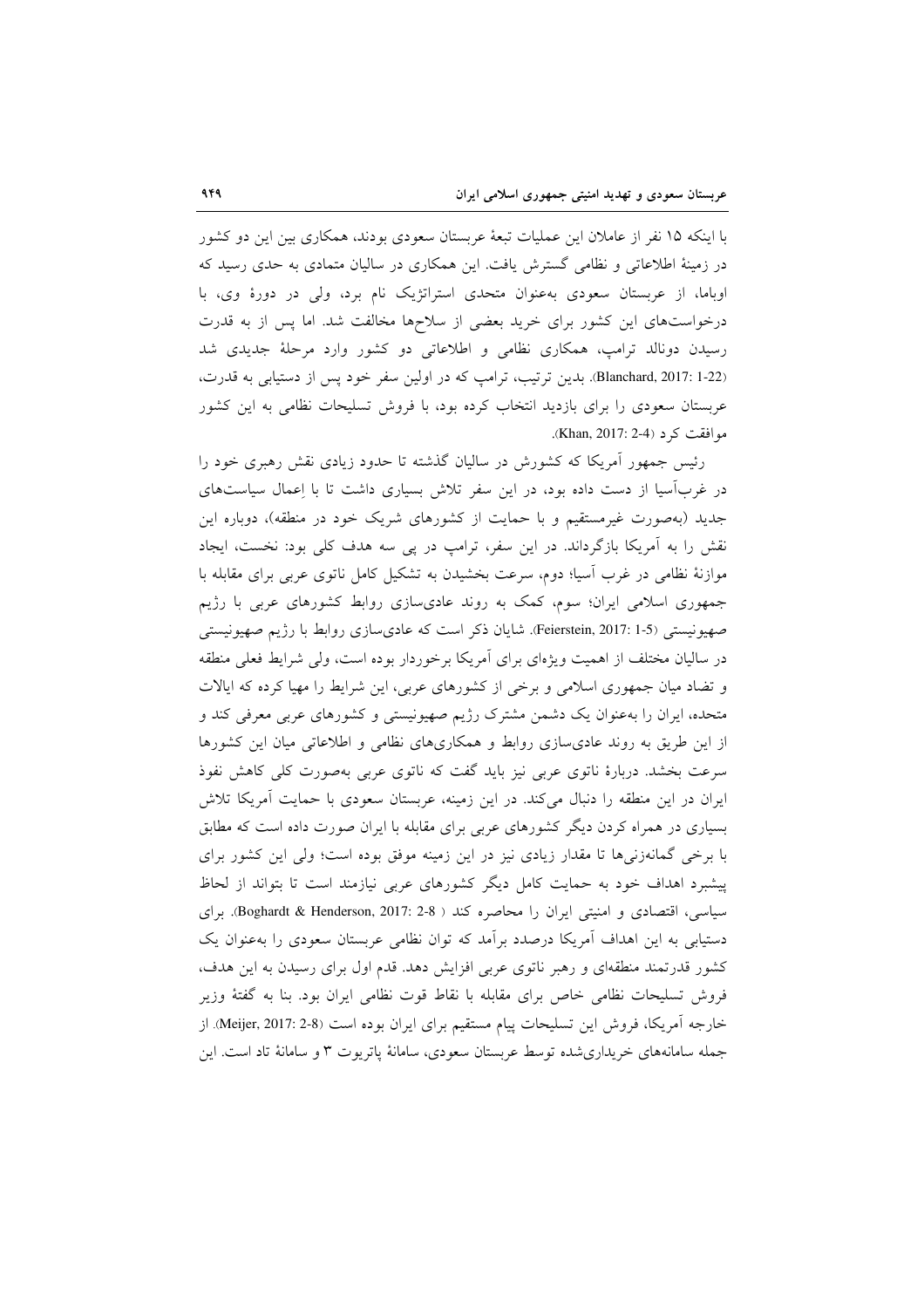سامانهها توانایی از بین بردن موشکهای بالستیک و کروز تا ارتفاع ۱۵۰ کیلومتر از سطح زمین را دارند و بەنوعی تکمیل کنندهٔ یکدیگرند. همچنین عربستان چهار فروند شناور مخصوص آبهای کم،عمق خریداری کرده است. این شناورها سرعت زیادی داشته و توانایی رهگیری قایقهای تندرو با سطح مقطع کم را دارند و به همین جهت میتوانند قایقهای ایران را رهگیری کنند و مورد اصابت قرار دهند (Davies & Lyon, 2014: 3-12). در مجموع بايد گفت عربستان سعودي با اين خرید در تلاش است که با بهرهگیری از تمام توان نظامی و امنیتی خود ایران را تحت فشار قرار دهد تا از این طریق بتواند سیاستهای ایران را در منطقه تغییر دهد. در واقع، خرید تسلیحاتی عربستان پیام بسیار روشن کشور این کشور و آمریکا به ایران است که درصدد جلوگیری از نفوذ منطقهای آن بر آمدهاند (Gaub, 2016: 1-4).

## تنش در روابط با قطر

پس از ملاقات دونالد ترامپ با سران کشورهای عربی در عربستان سعودی، نتایج بعد از این نشست نشان داد که تمام کشورهای عربی حاضر به همکاری با عربستان سعودی در اجرای سیاستهای این کشور نیستند. قطر یکی این کشورها بود که بهصورت نسبتاً علنی دست به مخالفت با طرح عربستان برای مهار ایران زد. قطر از سالها پیش در تلاش بود تا سیاست خارجی مستقلی از دیگر کشورهای عربی داشته باشد و منافع و اهداف خودش را در منطقه دنبال کند (Siddiqa, 2017: 2-6. قطر بهصورت مستقل از جریانهای مخالف دولت سوریه و دیگر کشورهای عربی حمایت میکرد که این موضوع سبب شد تنش میان قطر و دیگر کشورهای عربی بالا بگیرد. اختلافات عربستان و قطر، بهخصوص در جنگ سوریه حائز اهمیت بود. در این میان، قطر و ایران در سیاستهای خود در قبال سوریه اختلافات بنیادین و جدی دارند، اما بهعنوان دو كشور همسايه سعى در مديريت اين اختلاف داشتهاند (Katzman, 2017: 8-17). از طرف دیگر قطر در تلاش بود با حمایت خود از جنبشهای اسلامی در منطقهٔ غرب آسیا خود را بهعنوان رهبر منطقهای مسلمانان معرفی کند. در سال ۲۰۱۱، در آغاز بهار عربی در کشورهای مسلمان، قطر با حمایت از جنبشهای اسلامی در این کشورها سعی در افزایش نفوذ خود داشت، اما این موضوع برای بسیاری از کشورهای عربی پذیرفتنی نبود و آنها حمایت از این کشورها را بهمنزلهٔ دخالت در سیاست داخلی خود میدیدند. این موضوع سبب اختلافات جدی میان قطر و دیگر کشورهای عربی از جمله عربستان، امارات و مصر شد که این موضوع موجب شد میان قطر و این کشورها قراردادی منعقد شود که قطر دیگر از گروههای مسلمان در این کشورها و مخالفان اين كشورها حمايت نكند (Ulrichsen, 2014: 4-23).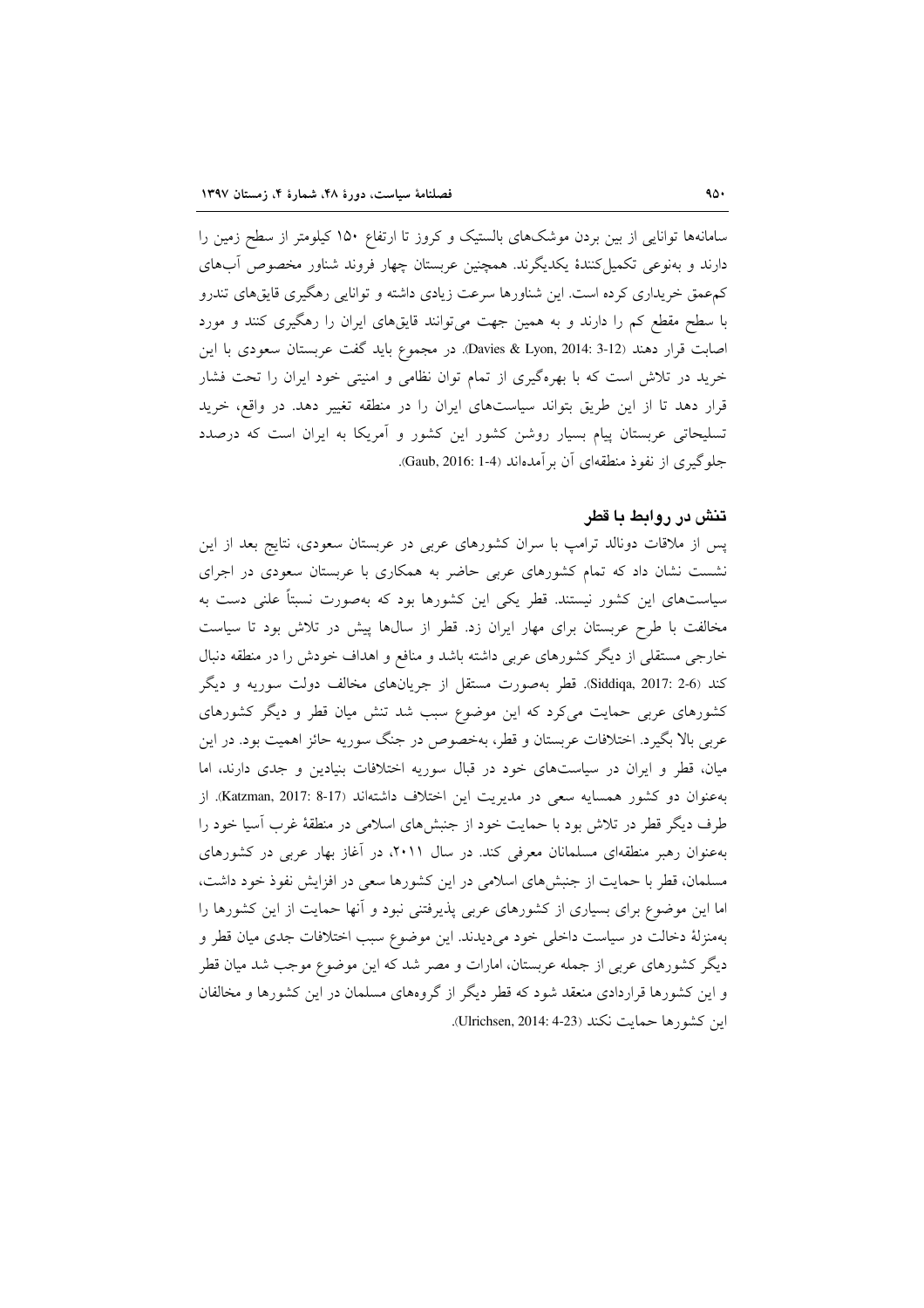تنش روابط عربستان با قطر از جنبههای دیگری نیز قابل بررسی است که از جملهٔ آنها می توان به اختلافات دو کشور در زمینهٔ فعالیت شبکهٔ الجزیره، حمایت از حماس، حمایت از اخوانالمسلمین و غیره اشاره کرد. پس از تشکیل ناتوی عربی به رهبری عربستان سعودی، این نکته که همهٔ این کشورها از سیاست واحدی پیروی کنند اهمیت بالایی داشت. قطر بهدلیل انتقاد از این سیاستها با واکنش محکم کشورهای عربی روبهرو شد. به نظر می رسید که کشورهای عربی در تلاش بودند با ایجاد محدودیت برای قطر مواضع این کشور را تعدیل کنند. این کشورها بهصورت رسمی از قطر در خواستهایی داشتند که قطع روابط دیپلماتیک با ایران و تنظیم روابط اقتصادی با ایران در چارچوب تحریمهای آمریکا از جملهٔ این موارد بود. این درخواستها با مخالفت قطر روبهرو شد و بر این اساس، تحریمهایی علیه این کشور وضع شد (Sharma, 2017: 1-15). عربستان، امارات و مصر مرزهای زمینی، هوایی و دریایی خود را به روی قطر بستند. این کار موجب شد قطر از کشورهای دیگر درخواست کمک کند. ایران بهعنوان همسایهٔ قطر، از این کشور حمایت کرد. ایران مرزهای هوایی و دریایی خود را به روی قطر گشود و بهعنوان یکی از مهمترین راههای ورودی کالا و تأمینکنندهٔ کالاهای مورد نیاز قطر مطرح شد. ایران در تلاش بود بهنوعی سیاستهای کشورهای عربی را خشی کند، اما این بهمعنای حمایت همهجانبه از قطر نبود. ایران بهدلیل اختلاف با قطر بر سر موضوع اخوانالمسلمین و سوریه، قدمهای خود در سیاست خارجی را با دقت برمیدارد؛ ولی بهدلیل اینکه حمایت نکردن از قطر ممکن است این کشور را با هدفهای دیگر کشورهای عربی همسو کند، از لحاظ تجاری به حمایت از قطر در راستای منافع خود برآمده است. ایران با این کار عملاً سیاست کشورهای عربی را دچار مشکل کرده است و قدم در پیشبرد منافع خویش دارد (Flanagan, et al., 2017: 1-5).

فهرست شروط سیزدهگانهٔ عربستان سعودی و متحدانش به قطر، می تواند بهعنوان گواهی بر مدعای یادشده مورد توجه قرار گیرد. این شروط عبارتاند از:

| ۱. کاهش روابط دیپلماتیک با ایران؛                    | ۹. قطع حمایت از داعش؛                         |
|------------------------------------------------------|-----------------------------------------------|
| ۲. اخراج همهٔ افراد مرتبط با سپاه پاسداران که در قطر | ۱۰. عدم اعطای تابعیت به شهروندان چهار کشور    |
| حضور دارند؛                                          | عربستان، امارات، بحرين و مصر؛                 |
| ۳. تنظیم روابط تجاری با ایران در چارچوب تحریمهای     | ۱۱. انتشار فهرستی از گروههای اپوزسیون         |
| آمريكا؛                                              | حمایت شده در چهار کشور عربستان، امارات،       |
| ۴. تعطیلی کامل شبکهٔ الجزیره؛                        | بحرين و مصر؛                                  |
| ۵. بسته شدن پایگاه نظامی ترکیه در قطر؛               | ۱۲. تحویل اشخاصی که از سوی این چهار کشور      |
| ۶. قطع حمايت از حزبالله لبنان؛                       | تحت تعقیب بوده و به اقدامات تروریستی متهماند؛ |
| ٧. قطع حمايت از اخوانالمسلمين؛                       | ۱۳. پرداخت مبالغی معین به چهار کشور یادشده    |
| ٨. قطع حمايت از القاعده؛                             |                                               |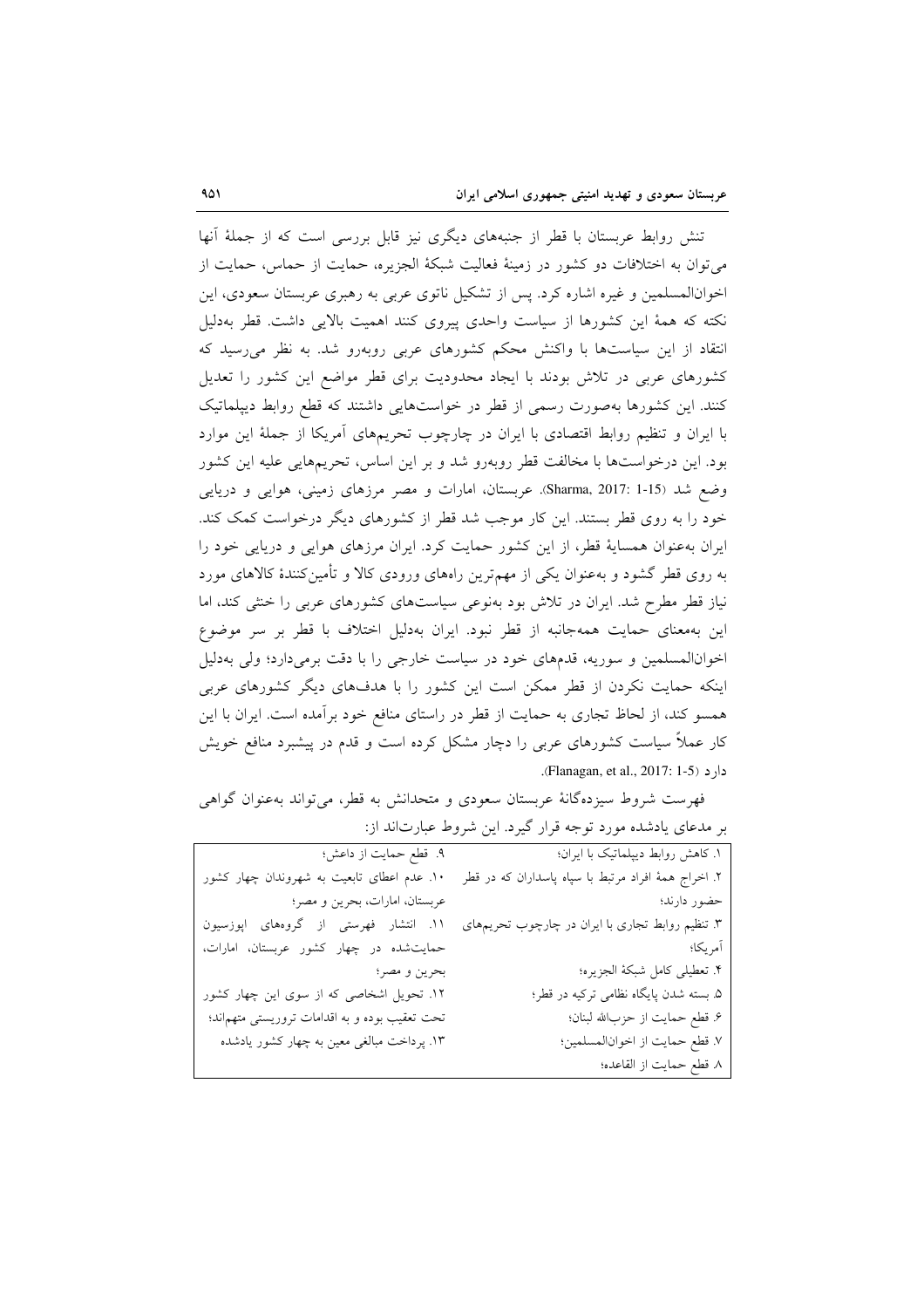البته باید توجه داشت که وزیر امور خارجهٔ قطر، درخواستهای عربستان و همهیمانانش را غيرواقع بينانه و غير قابل اجرا دانست و أنها را رد كرد. البته نيذير فتن اين شروط بهسادگي صورت نگرفت، بلکه با شیوهٔ رندانهٔ شرط در مقابل شرط صورت پذیرفت. بدین معنا که قطر با شرط کاهش روابط دیپلماتیک با ایران موافقت کرده است، بهشرطی که دیگر اعضای شورای همکاری خليج فارس نيز روابط ديپلماتيک خود را با ايران كاهش دهند. همچنين قطر پذيرفته است كه روابط اقتصادی خود با ایران را قطع کند، بهشرطی که دیگر اعضای شورای همکاری خلیج فارس بهخصوص امارات نیز روابط اقتصادی خود را با ایران قطع کنند. قطریها همچنین در زمینهٔ بسته شدن پایگاه نظامی ترکیه در قطر بیان کردهاند بهشرطی حاضرند این پایگاه را برچینند که دیگر کشورهای شورا هم همهٔ پایگاههای نظامی خارجی در خاک خود را تعطیل کنند. پس از این اقدام، در ۱۴ تیر ۱۳۹۶، وزیران امور خارجه چهار کشور تحریمکننده برای بررسی پاسخ این کشور نشستی در قاهره ترتیب دادند و با صدور بیانیهای پاسخهای قطر به شروط و خواستههای خود را لجبازی و مخالفتجویی برشمردند و از اعمال تدابیر سیاسی، اقتصادی و قانونی جدید عليه قطر سخن گفتند (ملايي، ١٣٩۶/٠۴/١٨).

#### انتصاب محمد بنسلمان به وليعهدى

محمد بن سلمان از جوانترین افراد در سیاست عربستان سعودی است که به مقام ولیعهدی این کشور منصوب شده است. او یکی از افراد بانفوذ بر پادشاه است و میتواند بر بسیاری از تصمیمات وی تأثیر جدی بگذارد. در میان شگفتی – اما نه دور از انتظار – پادشاه عربستان محمد بن نایف را از ولیعهدی برکنار و پسر خود، محمد بن سلمان را جایگزین او کرد. این انتصاب مدت کوتاهی پس از سفر ترامپ به منطقهٔ غرب آسیا رخ داد که گمانهزنی۵ای زیادی را مبنی بر همکاری مستقیم آمریکاییها در این انتصاب در پی داشت. اگرچه ارتباط و همکاری بن سلمان و گروه سیاست خارجی ترامب بر کمتر کسی پوشیده است ( ,Kingmaker  $.2017:2-5$ 

ولیعهد جدید عربستان سعودی تأثیر بسزایی بر سیاستهای اقتصادی داشته است. بر این اساس و با توجه به آنکه کاهش قیمت نفت پس از مدت کوتاهی لطمههای جبران،ناپذیری به اقتصاد در حال جنگ عربستان وارد کرد، بن سلمان برای جداسازی اقتصاد عربستان از نفت بسیار تلاش کرد. در حوزهٔ نظامی نیز آغاز جنگ یمن را می توان از سیاستهای عجولانهٔ بن سلمان در منطقه به بهانهٔ جلوگیری از نفوذ منطقهای ایران نامید که به حضور مستقیم عربستان در جنگ با یمن منجر شد. باید توجه داشت که بن سلمان تلاش فراوانی در همهٔ زمینهها صورت داده تا به مقابله با ایران برخیزد. همکاری عربستان با کشورهای منطقهای و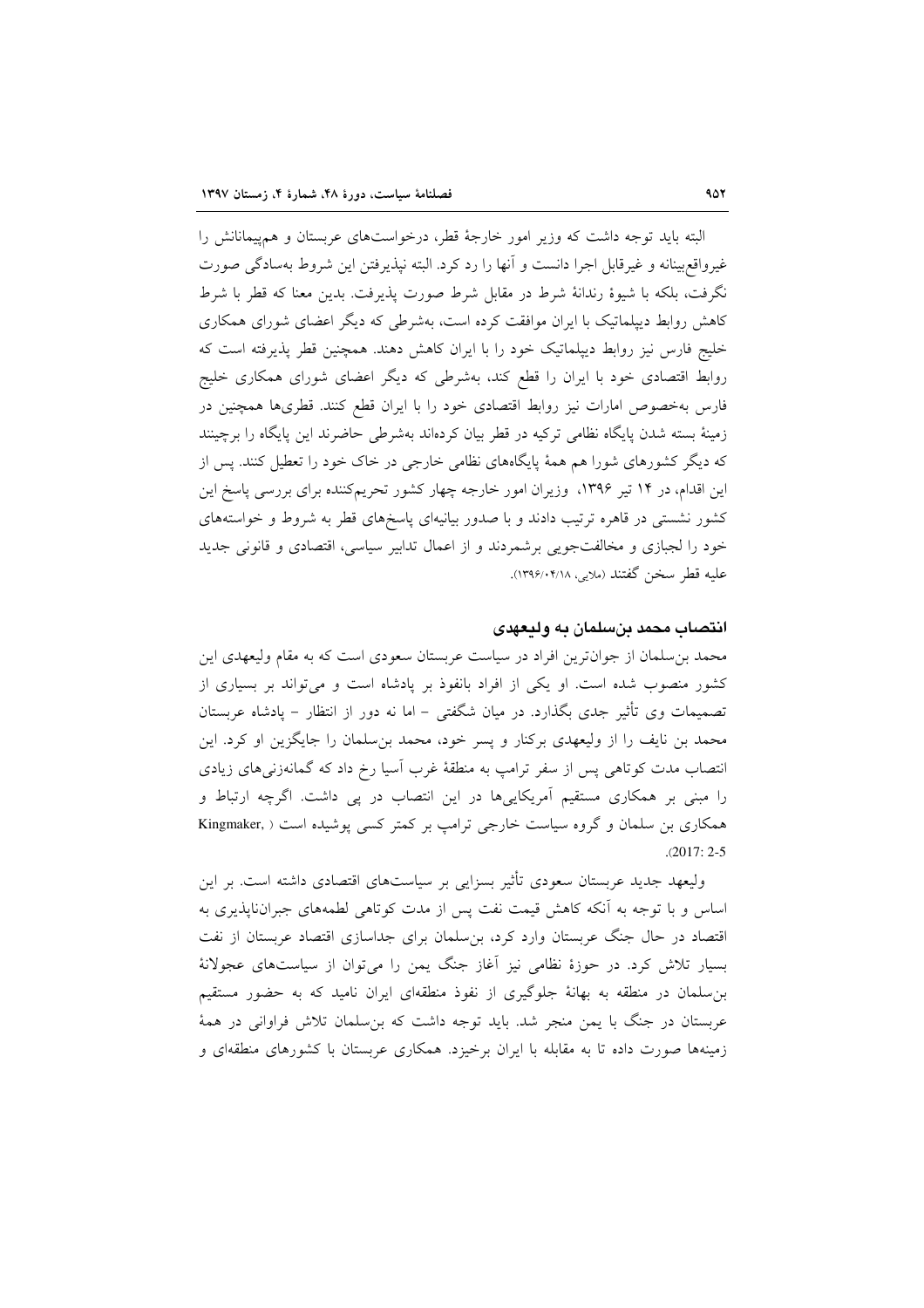فرامنطقهای نیز در چارچوب کاهش نفوذ ایران در منطقهٔ غرب آسیا است. به نظر می رسد با سیاستهایی که بن سلمان در پیش گرفته است، این سیاستها هر دو کشور را بهسوی برخورد سخت هدایت خواهد کرد (Teitelbaum, 2016: 1-4). شایان ذکر است که بن سلمان در ١٢ اردیبهشت ۱۳۹۶ در سخنانی تحریکآمیز گفته بود که هیچ نقطهٔ مشترکی میان ایران و عربستان سعودی برای مذاکره وجود ندارد و با طرح این ادعا که منطق ج.ا.ایران زمینهسازی برای ظهور حضرت مهدی<sup>(عج)</sup> است که آن هم از طریق سیطره بر جهان اسلام محقق می شود، از راهبرد خویش برای کشاندن نبرد به درون ایران خبر داده بود (یورونیوز، ۲۰۱۷/۰۵/۰۴).

به هر حال، تغییر ناگهانی ولیعهد در عربستان نتایج گوناگونی را بههمراه داشت:

– از جملهٔ این نتایج، انتقادات شدیدی است که به این انتصاب وارد شده است؛ یکی از مهمترین این انتقادها آن است که بن سلمان تأثیر بسزایی در تحمیل جنگ یمن به عربستان سعودی داشته و این جنگ برای عربستان سعودی به بنبستی مرگبار تبدیل شده است که از لحاظ اقتصادی، سیاسی و امنیتی این کشور را وارد یک بحران بی(نتها کرده است. این موضوع به یکی از موضوعات اساسی اختلاف میان خاندان سلطنتی عربستان تبدیل شده که این انتصاب را زير ساية خود قرار داده است (Sharp, 2017: 1-4).

– یکی دیگر از نتایج این انتصاب را میتوان اشاعهٔ هرجومرج در عربستان دانست. محمد بن نایف – ولیعهد پیشین – کارنامهٔ موفقی در کنترل تروریسم در عربستان و همکاری با آمریکاییها در این زمینه داشت، اما پس از این جابهجایی، براساس گمانهزنیها امکان زیادی وجود دارد که عربستان دچار مشکلات امنیتی شود. از طرف دیگر، گمان می رود که محمد بن سلمان با هدف تجمیع قدرت در دستان خود، به ادغام سیستمهای امنیتی عربستان مبادرت ورزد و خود کنترل آنها را بر عهده گیرد که این امر ممکن است با اعتراضهای شدید خاندان سلطنتي روبهرو شود (Cordesman, 2016: 1-3).

– همچنین این انتصاب، زمینهٔ وابستگی بیش از پیش عربستان سعودی به قدرتهای فرامنطقهای بهویژه ایالات متحدهٔ آمریکا را فراهم آورد؛ بدین معنا که رویکرد محمد بن سلمان در ماجراجویی های منطقهای همچون جنگ یمن، وضعیت نظامی عربستان را بهشکل وحشتناکه ٍ دچار مشکل کرد و آن را مجبور به درخواست کمک از کشورهای غربی بهویژه در زمینههای تسلیحاتی کرد. علاوه بر این، عربستان خود را بهعنوان رهبر ناتوی عربی معرفی کرده و پرچمدار رهبری مبارزه با ج.ا.ایران نیز است. بر این اساس، امریکا درصدد برآمده است تا خلأهای نظامی عربستان را پر کرده و این کشور را از توان نظامی قابل قبولی در برابر ج.ا.ايران برخوردار كند (Cordesman, 2017: 1-3).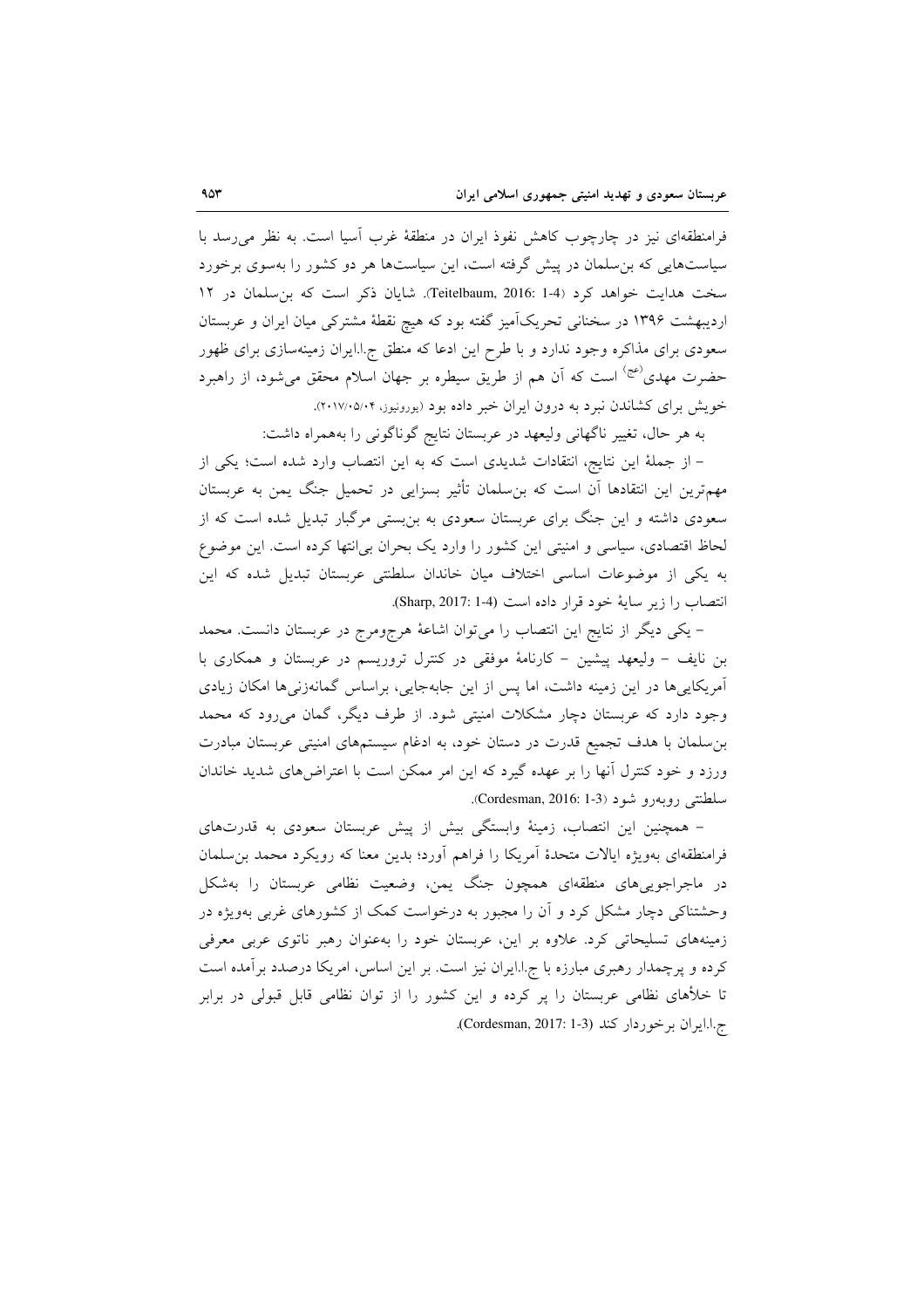شایان ذکر است که یکی از افراد دخیل در تنش میان عربستان و قطر محمد بن سلمان است. سیاستهای عجولانهٔ او در برابر قطر و حتی تهدید این کشور به حملهٔ نظامی، موقعیت منطقهای عربستان را بیش از پیش به خطر انداخته است. اتخاذ این سیاستها در برابر قطر بحران جدیدی به بحرانهاي عربستان افزوده است (Kingmaker, 2017: 2-5).

#### آشکار کردن روابط با رژیم صهیونیستی

عربستان و ج.ا.ایران بهصورت دو رقیب همیشگی در منطقهٔ غرب آسیا مطرح بودند؛ اما در چند سال اخیر ماهیت رقابت این دو کشور، بهدلیل دخالت دیگر کشورها دچار تغییرات اساسی شد و رفتهرفته این رقابتها، حالت خصمانه گرفت. یکی از مهمترین کشورهایی که در این زمینه ایفای نقش كرده، رژيم صهيونيستي است. اين رژيم در ساليان گذشته بهصورت مستقيم يا غيرمستقيم در نزاع با کشورهای عرب غرب آسیا قرار داشت، ولی اخیراً بهکمک همپیمان اصلی خود – آمریکا– و با ایجاد ایرانهراسی سعی کرد کشورهای عربی را به سیاستهای خود نزدیک کند (Kerr, 2016: 30). بدين منظور و در وهلة نخست، رژيم صهيونيستي تلاش كرد تا توان نظامي ایران را بهعنوان توانی تهاجمی به جهان معرفی کند؛ بر این اساس، این رژیم تلاشهای زیادی صورت داد تا برنامهٔ صلحاًمیز هستهای و موشکی ایران را تهدیدی جدی در عرصهٔ منطقهای و بینالمللی معرفی کند و از دیگرسو، همزمان با برافروخته شدن بحرانهای منطقهای، ایران را متهم به بي ثبات سازي منطقه كرد (Rabinovich, 2015: 12).

مجموع این عوامل، بهانه را برای نزدیکی برخی از کشورهای عربی و در رأس آنها عربستان سعودی به رژیم صهیونیستی فراهم آورد. این امر فرصتی استثنایی برای صهیونیستها به حساب آمد؛ چرا که این روابط قُبح روابط عربی– عبری را بیش از پیش شکست و روابط با آن را مشروع معرفی کرد. این موضوع زمانی اهمیت بیشتری می یابد که در نظر گرفته شود که در سالیان اخیر، گرچه مقامات سعودی و صهیونیست بارها با یکدیگر ملاقات داشتهاند، این ديدارها محرمانه بود (Dekel & Guzansky, 2013).

یکی از این ملاقاتهای محرمانه که اطلاعات آن افشا شده است، مربوط به ملاقات دوری گُلد –دييلمات ارشد صهيونيست– با انور عشقى – ژنرال بازنشستهٔ سعودي– در مؤسسهٔ یژوهش های واشینگتن بود که نقطهٔ عطفی در سیاست خارجی دو کشور خوانده شده است. در این دیدار، دو نفر ضمن سخن گفتن از اشتراکات و همکاریهای دو کشور، از ج.ا.ایران بهعنوان دشمن مشترک خویش یاد کردند. ولی این همکاریها به اینجا خلاصه نشد. چندی پیش روزنامهٔ تایمز رژیم صهیونیستی نیز نوشت که دو کشور مشغول همکاری در زمینهٔ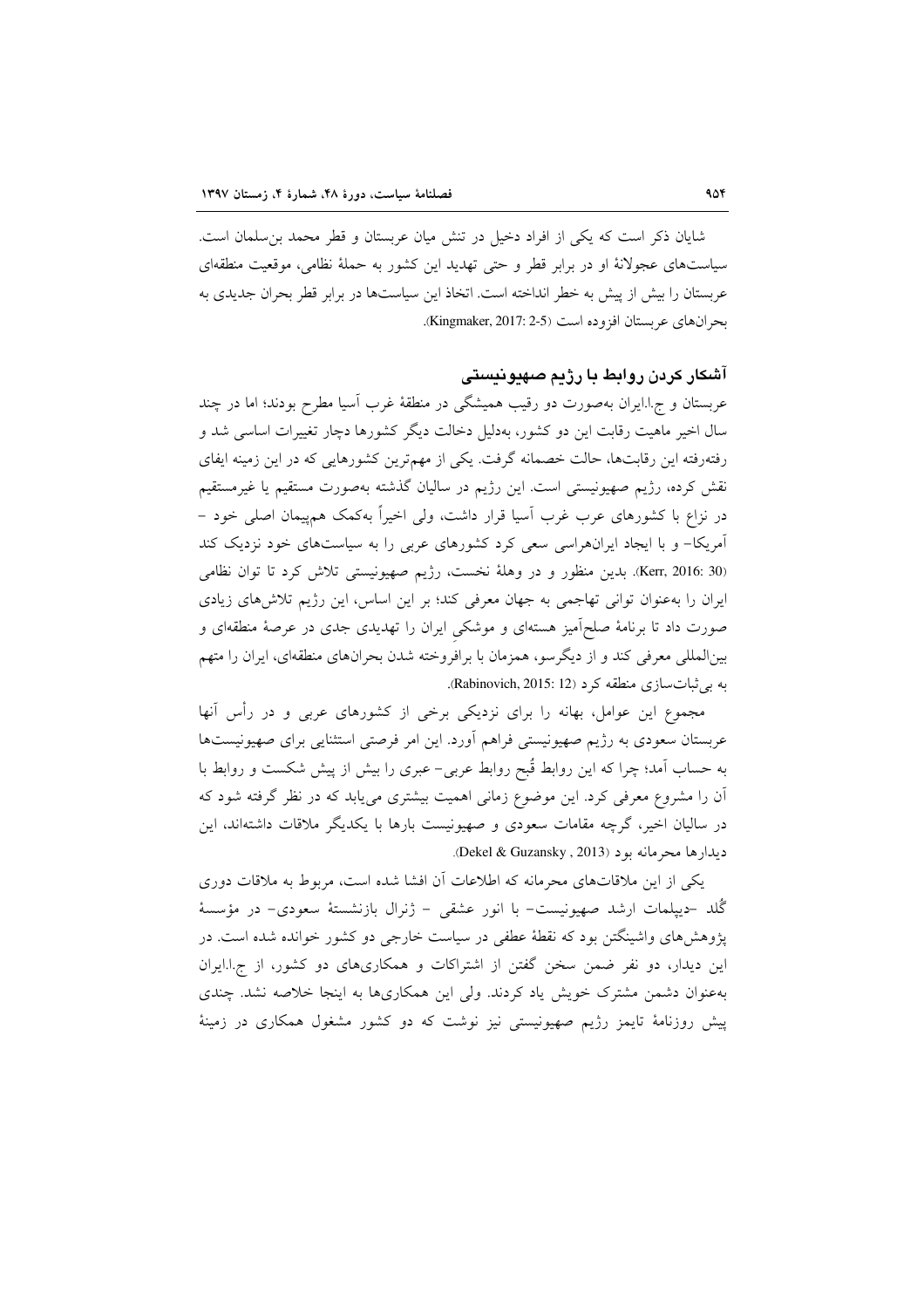طر حریزی نقشهٔ حمله به ایراناند. همچنین خبرهایی مبنی بر سفر مقامات موساد به عربستان سعودي و ديدارهايي ميان مقامات امنيتي دو كشور انتشار يافت (Teitelbaum, 2013: 2-4.

از دیگر اقداماتی که دو کشور بهمنظور استحکام بخشیدن به روابط خود انجام دادهاند، ایجاد و گسترش روابط تجاری است که در سطح کلان، با اعلام علنی عربستان سعودی برای صادرات نفت به رژیم صهیونیستی همراه شده است. البته باید توجه داشت که شرکتهای صهیونیستی، سالیان درازی است که بهصورت غیرمستقیم با کشورهای عربی در حال تجارت اند (Plotkin Boghardt & Henderson, 2017: 9).

از دیگر زمینههای همکاری سعودی– عبری، می توان به همکاریهای نظامی و اطلاعاتی در جنگ یمن اشاره کرد؛ پس از حملهٔ عربستان سعودی به یمن بر همکاریهای سعودی– عبری افزوده شد. بیشتر این همکاریها در بخش اطلاعاتی و کنترل مرزی بود، ولی در عرصهٔ نظامی نیز شواهدی حکایت از آن داشت که صهیونیستها بهصورت مستقیم یمن را هدف قرار دادهاند که از جملهٔ این شواهد، استفاده از نوعی بُمب نوترونی است که توانایی کاربرد و شليک آنها در منطقه، فقط در دست رژيم صهيونيستي است (Sharp, 2017: 11).

## پیامدهای تحولات اخیر در عربستان سعودی بر فهم و باور نخبگان سیاسی و نظامی ج.ا.ادران

تحولات اخیر در عربستان سعودی، بر فهم و باور نخبگان سیاسی و نظامی جمهوری اسلامی ایران بازتاب گستردهای داشته است. اهمیت این موضوع از آن جهت است که در چارچوب مکتب کینهاگ، گاه اظهار نظر نخبگان سیاسی و نظامی مبنی بر اینکه چیزی از نظر وجودی در معرض تهدید است، آن موضوع را امنیتی میکند. در واقع، کنش کلامی افراد، مرجع امنیتی ساختن یک موضوع قلمداد می شود (محسنی و صالحی، ۱۳۹۰: ۶۱۶). در فضای گفتمانی، به این افراد بازیگران امنیتی ساز <sup>۱</sup> گفته می شود که تنها مرجع امنیتی ساختن یک موضوع است و بهطور معمول شامل رهبران، دولتها، احزاب و مواردي از اين قبيل هستند (خاني، ١٣٨٣: ١٥٠). در ادامه، با توجه به فرصت محدود اين مقاله، به اختصار به گوشهای از واکنش های بازیگران امنیتی ساز جمهوری اسلامی ایران (نخبگان نظامی و سیاسی) اشاره خواهد شد:

– حسین دهقان (وزیر دفاع وقت ج.ا.ایران) در واکنش به اظهارات ١٢ اردیبهشت سال جاری محمد بن سلمان که به آن در بخش قبلی اشاره شد، میگوید: ما به آنها هشدار میدهیم جهالت نکنند، اما اگر دست به این کار بزنند جایی غیر از مکه و مدینه را سالم نمی گذاریم (پرس تیږی،  $(1799/17/1)$ 

<sup>1.</sup> Securitizing Actors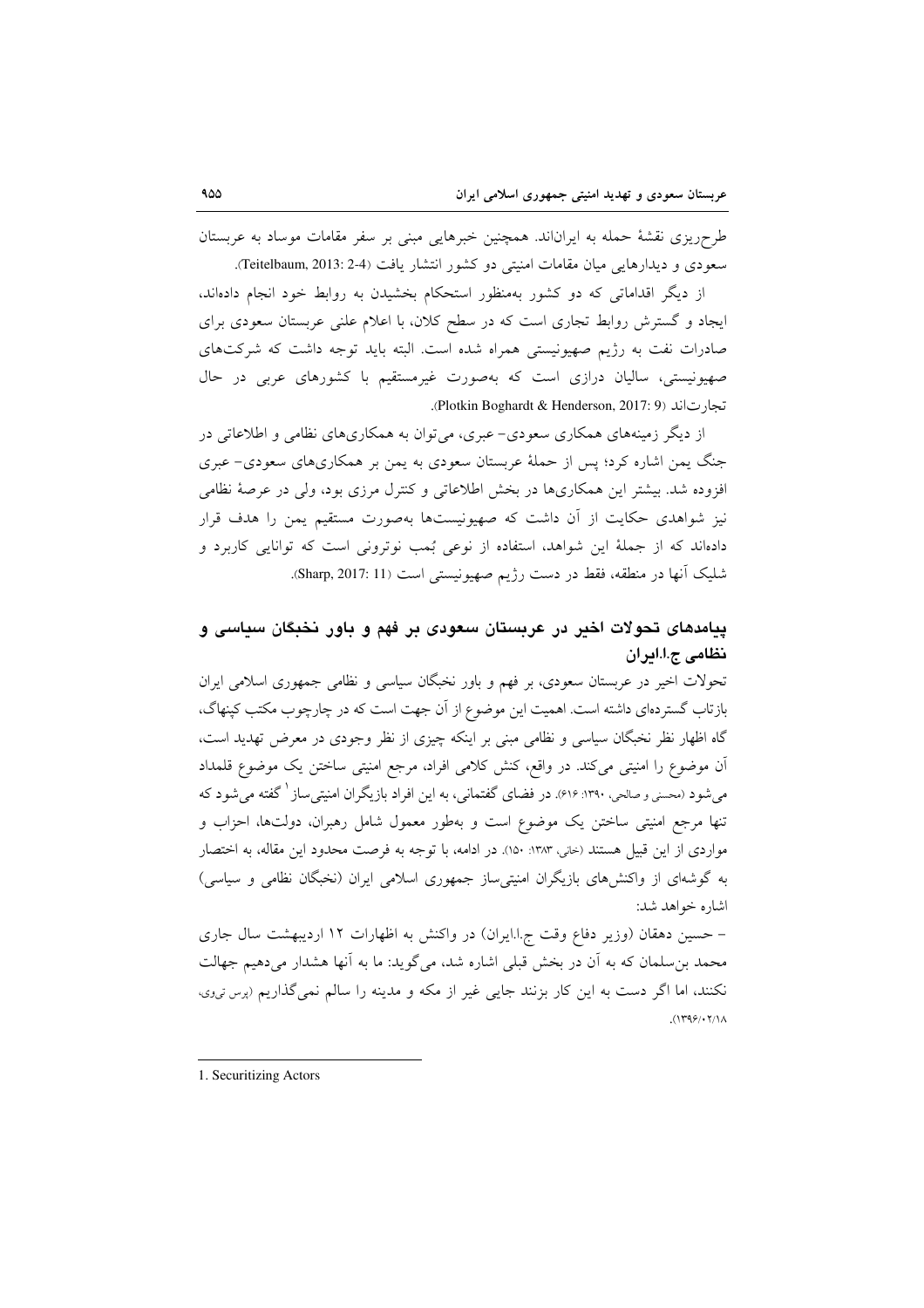– محمدجواد ظریف (وزیر امور خارجهٔ ج!ایران): ایران مطلع است که عربستان سعودی بهطور فعال در توسعهٔ گروههای تروریستی در نزدیکی مرزهای شرقی و غربی ایران مشارکت دارد (خبر گزاری جمهوری اسلامی ایران، ۱۳۹۶/۰۳/۲۳).

– حسین جابری انصاری (معاون عربی و آفریقایی وزارت خارجه ج.ا.ایران) با اشاره به پیام توئيتري عادل الجبير - وزير خارجة عربستان – عليه ج! ايران و تهديد به لزوم مجازات آن، به عربستان سعودی هشدار داد که خانهٔ شیشهای خود را با پرتاب سنگ در معرض ویرانی قر ار ندهد (خبرگزاری جمهوری اسلامی ایران، ۱۳۹۶/۰۳/۱۷).

– غلامعلی خوشرو (سفیر و نمایندهٔ دائم ج.ا.ایران در سازمان ملل متحد) با توجه به اظهارات ١٢ ارديبهشت ١٣٩۶ محمدبن سلمان نامهٔ اعتراضي به دبيركل سازمان ملل نوشت و اين اظهارات را سندی بر پذیرش صریح همدستی رژیم سعودی با اقدامات تروریستی و خشونتبار در داخل ایران دانست و از آن بهعنوان تهدیدی آشکار علیه ج.ا.ایران در نقض بند ۴ مادهٔ ۲ منشور ملل متحد یاد کرد (خبرگزاری مهر، ۱۳۹۶/۰۲/۱۵).

حال اگر بخواهیم به نگرش نخبگان سیاسی و نظامی جمهوری اسلامی ایران دربارهٔ نتایج تحولات اخیر عربستان سعودی بیردازیم باید گفت که به نظر میرسد از منظر نخبگان سیاسی و نظامی ج.ا.ایران، نتایج این تحولات را می توان بهصورت یک تهدید امنیتی تلقی و معنا کرد.

#### نتىحە

عربستان سعودی با در برگرفتن دو شهر مکهٔ مکرمه و مدینهٔ منوره در جغرافیای سرزمینی خود و نیز بهدلیل برخورداری از موقعیت ممتاز ژئواستراتژیک (قرار گرفتن در منطقهٔ حساس غرب آسیا و در میان دو اَبراه مهم خلیج فارس و دریای سرخ) و ژئواکونومیک (منابع سرشار نفت و گاز)، از ثروت هنگفت، اعتباری نسبی و اهمیتی فوقالعاده در میان کشورهای اسلامی و فراتر از آن در میان کشورهای جهان بهویژه برای ایالات متحده آمریکا برخوردار است.

در ماههای گذشته این کشور دستخوش تحولاتی در سطوح مختلف داخلی، منطقهای و بینالمللی شده که نکتهٔ جالب توجه در عموم آنها دستمایه قرار دادن بهانهٔ مقابله با نفوذ منطقهای جمهوری اسلامی ایران بهعنوان یکی از علل بنیادین این تحولات است. از این رهگذر است که این تحولات در کانون توجه نخبگان سیاسی و نظامی ایران قرار گرفته و تحلیلگران مسائل راهبردی با حساسیت ویژهای به تهدیدهای برخاسته از آن می نگرند. اما با توجه به گوناگونی ماهیت تهدیدها و اهمیت تهدیدهای امنیتی در سرنوشت یک کشور، هدف اصلی مقاله به واکاوی ماهیت این تهدیدها اختصاص یافت که برای جامهٔ عمل پوشاندن به آن،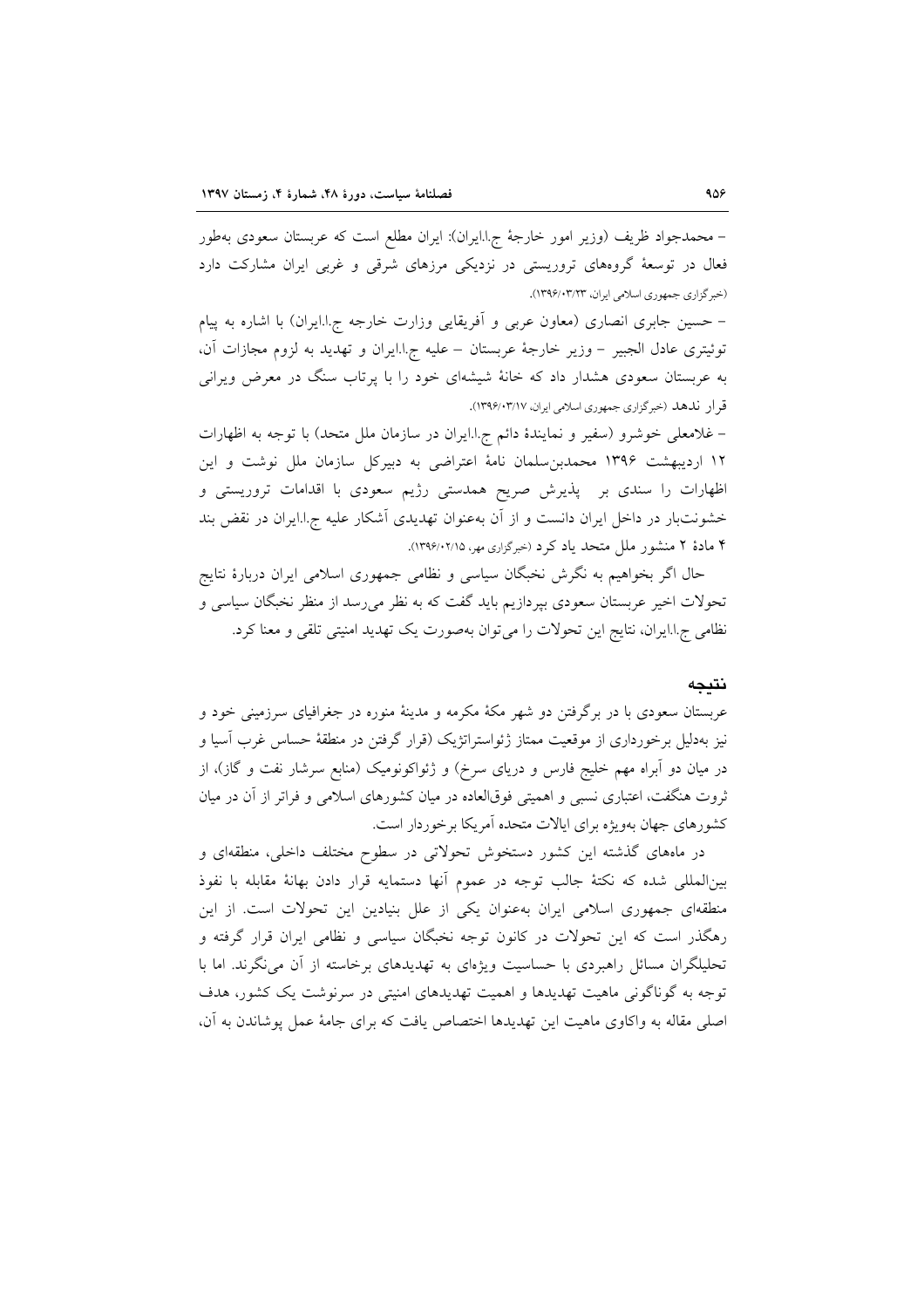با توجه به تعامل فهم و واقعیت در مکتب امنیتی کینهاگ که بهمنزلهٔ رویکرد پژوهشی مقاله حاضر انتخاب شده است، دو پرسش فرعی مطرح شد:

نخست آنکه، مهمترین تحولات اخیر عربستان سعودی کداماند و ج.ا.ایران از چه جایگاهی در این تحولات برخوردار است؟ برای پاسخ به این پرسش بیان شد که پس از حملات یازدهم سپتامبر ۲۰۰۱، آل سعود بیش از پیش به عنوان متحدی راهبردی برای آمریکا قلمداد شد. رئیس جمهور آمریکا که کشورش در سالیان گذشته تا حدود زیادی نقش رهبری خود را در این منطقه از دست داده بود، تلاش کرد بهصورت غیرمستقیم و از طریق حمایت از کشورهای شریک، دوباره این نقش را به کشورش بازگرداند. بر این اساس، وی سه برنامهٔ کلی را پی گرفت: ١. ايجاد موازنهٔ نظامي در غرب اسيا؛ ٢. سرعت بخشيدن به تشكيل كامل ناتوي عربي؛ ٣. كمك به روند عادیٍسازی روابط کشورهای عربی با رژیم صهیونیستی. جالب آنکه دستمایه قرار دادن مقابله با نفوذ جمهوري اسلامي ايران در همهٔ اين برنامهها بهطور صريح يا ضمني در كانون توجه قرار داشت. از این٫و، اَمریکا درصدد براَمد تا با بهرهگیری از تمام توان نظامی و امنیتی خود، سیاستهای ایران را در منطقه تغییر دهد. فروش تسلیحات نظامی به عربستان سعودی اولین گام براي جامهٔ عمل پوشاندن به اين برنامههاست.

ایجاد محاصرهٔ سیاسی، اقتصادی و نظامی پیرامون جمهوری اسلامی ایران بهمنظور مهار این کشور، از دیگر گامهای آمریکا برای مقابله با ایران در منطقه بود. بدین منظور این کشور درصدد برآمد که با حمایت کشورهای عربی و بهویژه سعودیها، به ایدهٔ ناتوی عربی تحقق بخشد و از این طریق، اقدامات لازم را برای تحقق این موضوع انجام دهد. در این میان، قطر از کشورهایی بود که بهصورت بهنسبت علنی دست به مخالفت با این طرح زد. این موضوع سبب شد که کشورهای عربی- بهویژه امارات متحدهٔ عربی و مصر ضمن همراهی با سیاستهای عربستان سعودی – محدودیتها و تحریمهایی برای قطر در جهت تعدیل مواضع این کشور برقرار كردند و الغاي آن را منوط به تحقق شرايطي دانستند كه از جملهٔ آنها كاهش روابط دیپلماتیک با ایران، بازنگری روابط تجاری با ایران در چارچوب تحریمهای آمریکا و اخراج افراد مرتبط با سياه ياسداران انقلاب اسلامي است.

این گامها با تغییر ساختار قدرت عربستان سعودی تشدید شد. مصاحبهٔ بنسلمان مبنی بر نبود هیچ نقطهٔ مشترک میان ایران و عربستان سعودی برای مذاکره شاهدی بر این مدعاست. وی با طرح این ادعا که منطق ج.ا.ایران زمینهسازی برای ظهور حضرت مهدی<sup>(عج)</sup> است که آن هم از طریق سیطره بر جهان اسلام محقق میشود، از راهبرد خویش برای کشاندن نبرد به درون ایران خبر داد که واکنشهای گستردهای را در ایران و جهان به دنبال داشت و برخی از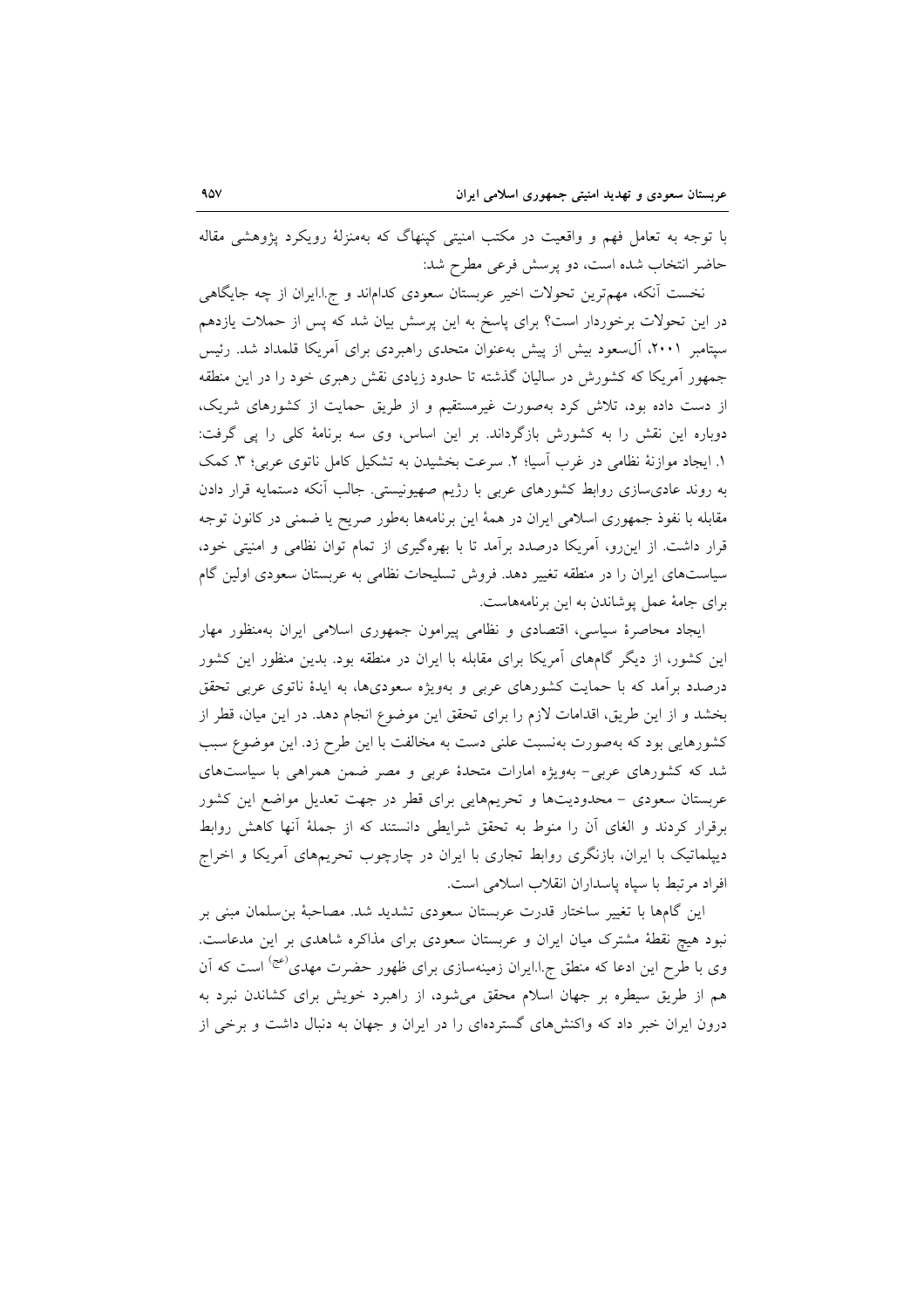تحلیلگران آمریکایی از این رویکرد بهعنوان مقدمهای برای وارد کردن دو کشور به کشمکشی سخت سخن گفته بودند.

باید توجه داشت که عربستان سعودی و ج!ایران به صورت دو رقیب همیشگی در منطقهٔ غربآسیا مطرح بودند، اما در چند سال اخیر ماهیت رقابت میان این دو کشور، بهدلیل دخالت دیگر کشورها دچار تغییرات اساسی شد و رفتهرفته این رقابتها، حالت خصمانه یافت. یکی از مهمترین کشورهایی که در این زمینه ایفای نقش کرده، رژیم صهیونیستی است که کوشیده است با ایرانهراسی زمینه را برای نزدیکی خود به کشورهای عربی فراهم آورد.

یرسش فرعی دیگر این بود که بازتاب تحولات یادشده بر نگرش نخبگان سیاسی و نظامی ج.ا.ایران چگونه است؟. این موضوع از آن جهت اهمیت میbبابد که در چارچوب مکتب کینهاگ، گاه اظهار نظر نخبگان سیاسی و نظامی مبنی بر اینکه چیزی از نظر وجودی در معرض تهدید است، آن موضوع را امنیتی می سازد. در واقع، کنش کلامی افراد، مرجع امنیتی ساختن یک موضوع قلمداد می شود. در فضای گفتمانی، به این افراد بازیگران امنیتی ساز گفته می شود که تنها مرجع امنیت ساختن یک موضوع است و بهطور معمول شامل رهبران، دولتها، احزاب و مواردی از این قبیل است. بر این اساس، کنش کلامی نخبگان سیاسی و نظامی جمهوری اسلامی ایران حکایت از آن دارد که تهدیدهای برخاسته از تحولات اخیر عربستان، تهدیدی امنیتی قلمداد شده که می تواند منافع حیاتی کشور را به مخاطره افکند. البته تأمل در این اظهارنظرها نشاندهندهٔ آن است که نخبگان ج.ا.ایران سعی در انذار مقامات آل سعود برای پرهیز از هرگونه اقدام خصمانه دارند.

حال، برای پاسخ به پرسش اصلی مقاله یعنی ماهیت تهدیدهای برآمده از تحولات اخیر عربستان برای جمهوری اسلامی باید گفت:

تحولات اخیر عربستان سعودی نشان میدهد که این کشور در تلاش است کارکردی محوری را با هدف مهار منطقهای ج.ا.ایران از سوی آمریکا بر عهده گیرد. این نقش بهویژه با به قدرت رسیدن بن سلمان به ولیعهدی و نگرشهای ضدایرانی وی تشدید شده است و امنیت ملی جمهوری اسلامی را بیش از پیش تهدید میکند. در کنش کلامی و گفتمانی بازیگران امنیتی ساز جمهوری اسلامی ایران نیز این تحولات، تهدیدی امنیتی لحاظ شده است که مي تواند منافع حياتي كشور را با مخاطره مواجه كند.

## منابع و ماخذ الف) فارسى

۱. ابراهیمی، شهروز (تابستان ۱۳۷۹). «تحول مفهوم امنیت: از امنیت مل<sub>ی</sub> تا امنیت جهانی». م**جلهٔ سیاست دفاعی**، ش ۳۱.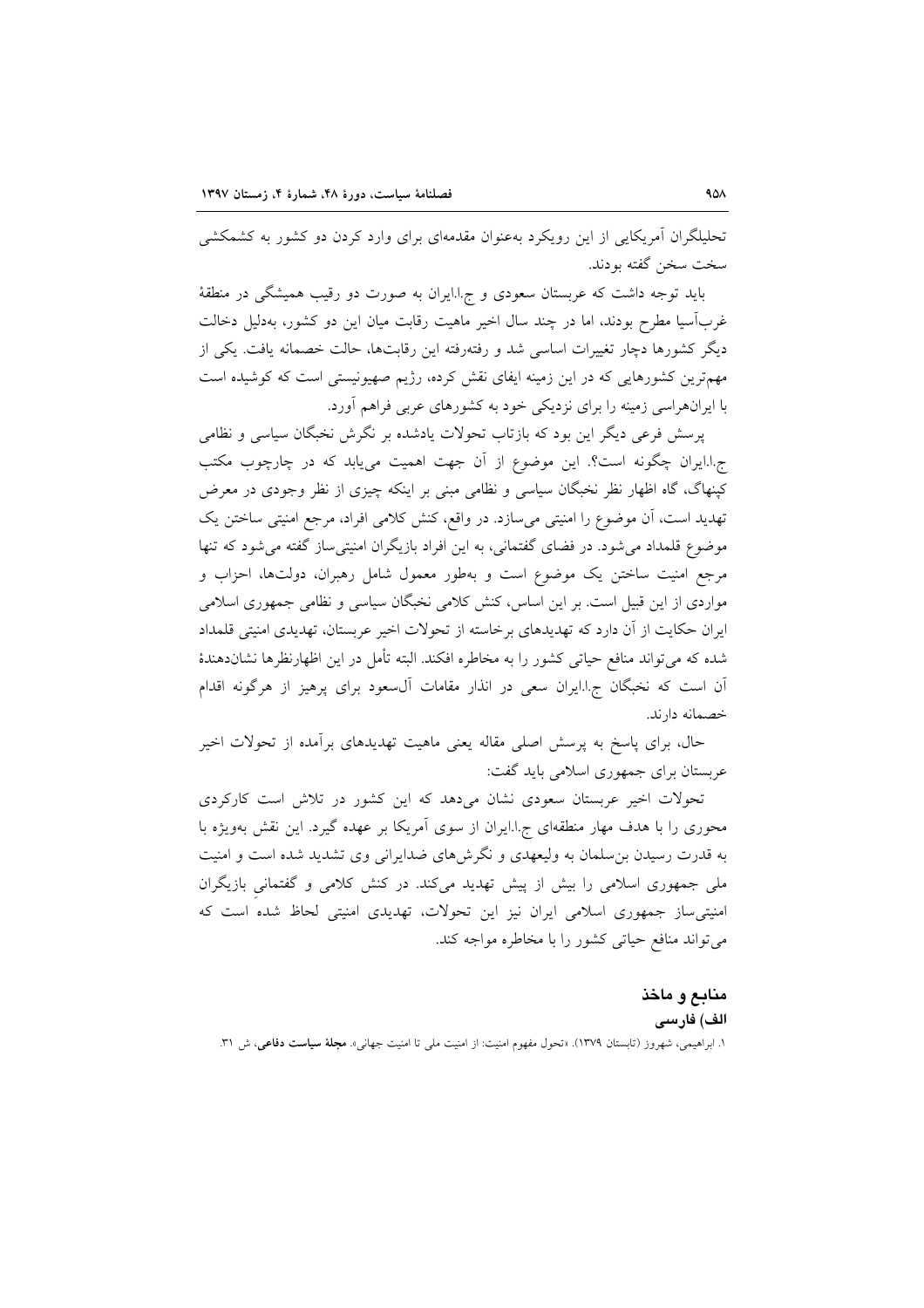- ۲. بوزان، باری (۱۳۷۹). «گفتوگوی علمی: آشنایی با مکتب کینهاگ در حوزهٔ مطالعات امنیتی». فصلنامهٔ مطالعات راهبردی، سال سوم، شمارة ٣.
	- ۳. بوزان، باری (چاپ دوم ۱۳۸۹). **مردم، دولتها و هراس**. تهران: انتشارات پژوهشکدهٔ مطالعات راهبردی.
- ۴. بوزان، باری؛ ویور، الی؛ و دو ویلد، پاپ (۱۳۸۶). **چارچوبی تازه برای تحلیل امنیت**. تهران: انتشارات پژوهشکدهٔ مطالعات راهد دی.
- ۵. پرس تبیوی (۱۲۹۶/۰۲/۱۸). دهقان: سعودیها جهالت کنند جایبی غیر از مکه و مدینه را سالم نمیگذاریم. برگرفته از پایگاه اینترنتی پرس تی وی به نشانی: -http://www.presstv.ir/Detail/2017/05/08/520978/saudi-arabia .iran-warns-ignorance
	- ۶. تاجیک، محمدرضا (۱۳۷۷). <mark>مقدمهای بر استراتژیهای امنیت مل<sub>ی</sub> ایران</mark>. تهران: فرهنگ گفتمان.
- ۷. خبرگزاری جمهوری اسلامی ایران(ایرنا) (۱۳۹۶/۰۳/۱۷). جابری انصاری: استفاده ابزاری از تروریسم از عوامل عمده گسترش ناامنی در منطقه و جهان است. برگرفته از پایگاه اینترنتی خبرگزاری ایرنا به نشانی: http://www.irna.ir/fa/News/82557494. كدخير: ٨٢٥٥٧۴٩۴ تاريخ مشاهده: ١٣٩۶/٠۴/٢١.
- ۸. خبرگزاری جمهوری اسلامی ایران(ایرنا) (۱۳۹۶/۰۳/۲۳). ظریف: مطلعیم عربستان در توسعهٔ گروههای تروریستی در نزدیکی مرزهای ایران نقش دارد. برگرفته از پایگاه اینترنتی خبرگزاری ایرنا به نشانی: http://www.isna.ir کدخبر: ۹۶۰۳۲۳۱۳۳۶۲. تاریخ مشاهده: ۱۳۹۶/۰۴/۲۲.
- ۹. خبرگزاری مهر (۱۲۹۶/۰۲/۱۵). نامهٔ اعتراض ایران به سخنان تحریکآمیز وزیر دفاع عربستان. برگرفته از پایگاه اینترنتی خبر گزاری مهر به نشانی: http://www.mehrnews.com. شناسهٔ خبر: ۳۹۷۰۲۹۰. تاریخ مشاهده: ۱۳۹۶/۰۴/۲۱.
- ۱۰. کردزمن، آنتونی؛ و واگنر، آبراهام (۱۳۸۹). **درسهای جنگ مدرن: جنگ ایران و عراق**، ترجمهٔ حسین یکتا، ج اول، تهران: مرز و بوم.
- ۱۱. محسنی، سجاد؛ و صالحی، علیرضا (۱۳۹۰). «اهداف اَمریکا از امنیتی کردن فعالیت هستهای ایران با نگاهی به مکتب كينهاگ». فصلنامة سياست خارجي، سال ٢۵، شمارة ٣.
- ۱۲. ملایی، اعظم (۱۳۹۶/۰۴/۱۸). شرط در مقابل شرط، تلاش قطر برای بازیابی استقلال و حاکمیت: وقتی آش عربستان برای دوستان هم شور می شود. برگرفته از پایگاه اینترنتی دیپلماسی ایرانی به نشانی: http://www.irdiplomacy.ir تاریخ مشاهده: ۱۳۹۶/۰۴/۲۰.
- ۱۳. یورونیوز (۲۰۱۷/۰۵/۰۴). شکایت ایران به سازمان ملل در ارتباط با سخنان وزیر دفاع عربستان. برگرفته از پایگاه اینترنتی يورو نيوز به نشاني: -http://fa.euronews.com/2017/05/04/iranian-officials-react-to-saudi .accusations
- ۱۴. خانبی، علی عبدالله (۱۳۸۳). نظریههای امنیت: مقدمهای بر طرحریزی دکترین امنیت مل<sub>ی</sub>(۱)، چ دوم، تهران: انتشارات مؤسسة فرهنگي مطالعات و تحقيقات بين|لمللي ابرار معاصر تهران.

ب) خارجي

- 15. Blanchard, C. M. (2017). Saudi Arabia: Background and U.S. Relations, Congressional Research Service.
- 16. Boghardt, L. P., & Henderson, S. (2017). Rebuilding Alliances and Countering, the Washington Institute for Near East Policy Threats in the Gulf.
- 17. Cordesman, A. H. (2016). Saudi Arabia and the United States: Common Interests and Continuing Sources of Tension, Center for Strategic and International Studies, 3-10.
- 18. Cordesman, A. H. (2017). U.S. Strategic Interests and the Rise of Prince Mohammed bin Salman, Center for Strategic and International Studies.
- 19. Davies, A., & Lyon, R. (2014). Ballistic missile defence, Australian Strategic Policy **Institute**
- 20. Dekel, U & Guzansky, Y. (2013). Israel and Saudi Arabia: Is the Enemry of My **Enemy My Friend?**, Institute for National Strategic Studies.